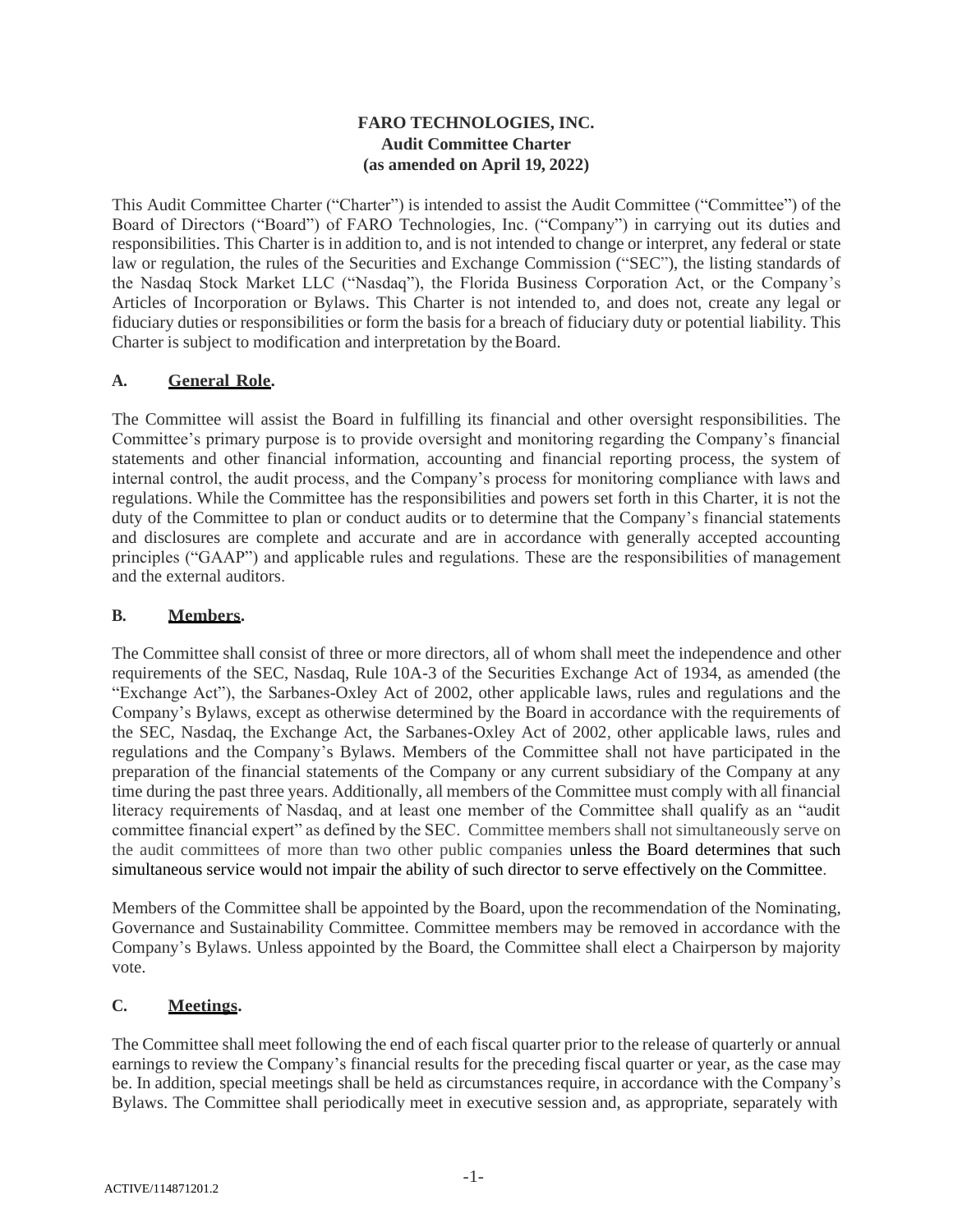the Company's external auditors or internal audit department. The Committee may invite to its meetings such other directors, members of Company management and such other persons or advisors as the Committee or its Chairperson deems necessary or appropriate in order to carry out the Committee's duties and responsibilities. The Committee shall keep minutes of its meetings as it shall deem appropriate. The Chairperson will chair all regular sessions of the Committee and, in consultation with the Company's management, set the agenda for Committee meetings; provided that in the Chairperson's absence, the Chairperson's responsibilities may be undertaken by another member of the Committee. The Committee, through its Chairperson, shall regularly report its activities to the Board so that the Board is kept fully informed of the Committee's activities on a current basis. Minutes of each Committee meeting shall also be distributed to the Board as and when appropriate.

#### **D. Responsibilities.**

The Committee's responsibilities shall include the following:

#### **1. Internal Control and Financial Reporting**

- Oversee the integrity of the Company's financial reporting process
- Discuss with management its efforts to communicate the importance of internal control
- Discuss annually with management and the external auditors the extent to which the external auditors review computer systems and applications, the security of such systems and applications, and the contingency plan for processing financial information in the event of a systems interruption or cyber security breach
- Oversee the process of documentation, assessment and testing of internal controls performed pursuant to Section 404 of the Sarbanes Oxley Act of 2002 by management, internal audit and the external auditors
- Discuss with management whether internal control recommendations made by the external auditors have been implemented by management and, in connection with the Company's next financial statement audit, discuss with the external auditors whether the recommendations were implemented to the satisfaction of the external auditors. Review with the external auditors, internal audit department and management the adequacy and effectiveness of the Company's internal controls and procedures for financial reporting, including the report of the Company's Chief Executive Officer and Chief Financial Officer during their certification process for the Form 10-K and Form 10-Q about any significant deficiencies or material weaknesses in the design or operation of internal controls and any fraud involving management or other employees who have a significant role in the Company's internal controls
- Review with the external auditors, internal audit department and management any material changes or improvements to the Company's internal controls and procedures for financial reporting and disclosure controls and procedures
- Obtain from the external auditors their assurance that they have complied with the provisions of Section 10A of the Exchange Act regarding the detection and reporting of illegal acts.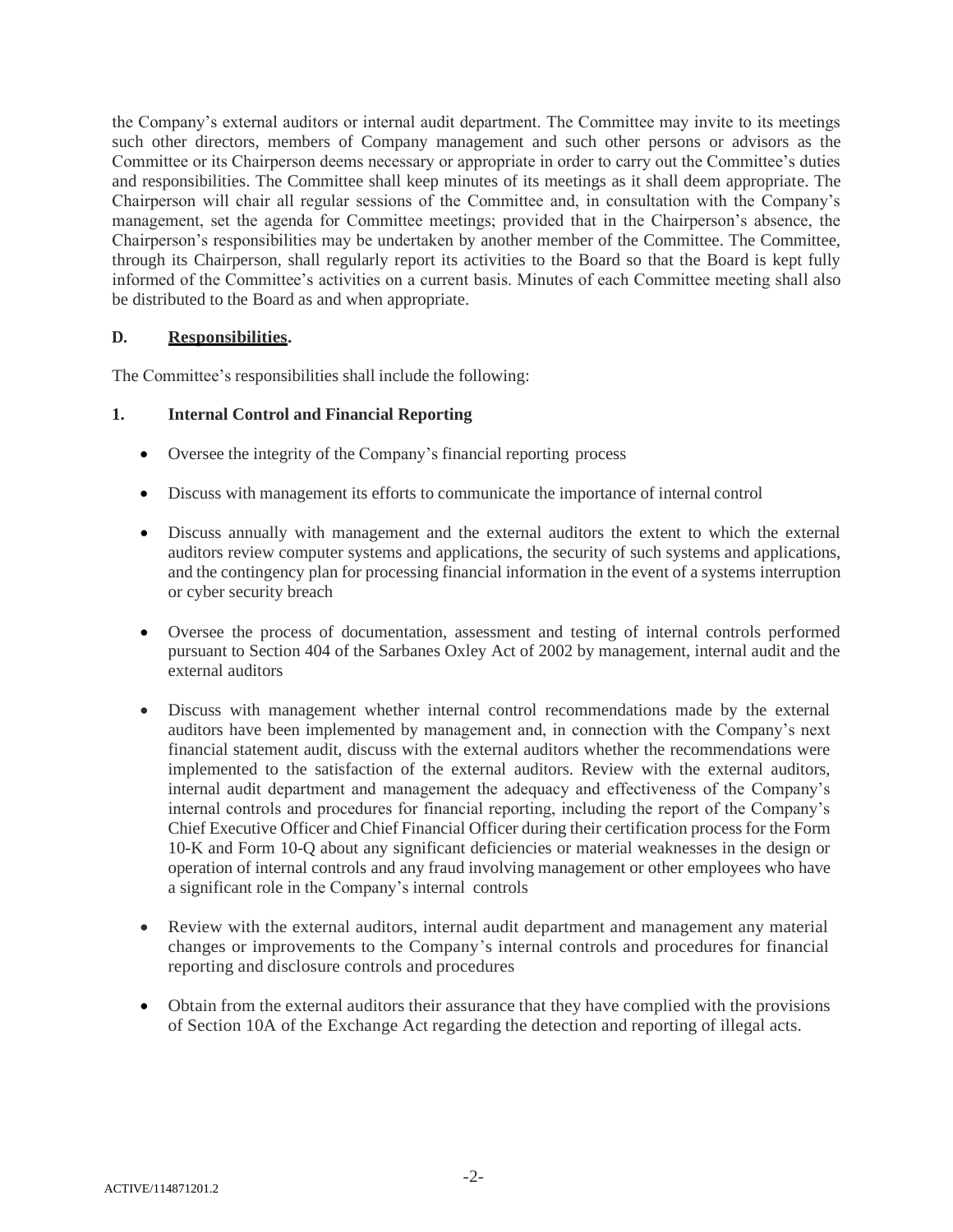#### **2. Financial Statements and other FinancialInformation**

#### General

- Periodically review with the external auditors, internal audit department and management significant accounting and reporting issues, including the effect of recent professional, accounting and regulatory pronouncements and initiatives, as well as off-balance sheet structures, on the Company's financial statements
- At least annually, discuss guidelines and policies governing the process by which senior management of the Company and relevant departments of the Company, assess and manage the Company's financial risk exposure and the steps management has taken to monitor and control such exposures
- Review and discuss with the external auditors, internal audit department and management the quality and appropriateness of the Company's accounting principles and underlying estimates as applied to its financial reporting, as well as any material changes to the Company's selection or application of accounting principles or any changes suggested by the external auditors that are not adopted

#### Annual Financial Statements

- Review and discuss with management and the external auditors the annual audited financial statements to be included in the Company's annual report on Form 10-K and, based on the foregoing review and discussion, recommend to the Board whether the audited financial statements should be included in the Company's Form 10-K
- Review and discuss with management and the external auditors the other material financial content, including management's discussion and analysis ("MD&A"), included in the Company's annual report on Form 10-K before its release

#### Interim Financial Statements

- Consult with management and the external auditors, as appropriate, regarding matters related to the preparation of quarterly financial information
- Review and discuss with management the interim financial statements and other material financial content, including MD&A, included in the Company's Form 10-Q and approve such disclosure prior to its release

### Other Financial Information

- Review and discuss with management any other material financial information, including the quarterly and annual earnings press releases, including the use of "pro forma" or "adjusted" non-GAAP information, financial information or earnings guidance provided to analysts, lenders or ratings agencies; provided that the Committee may discuss with management the general information to be disclosed in lieu of reviewing each such disclosure and/or responsibility for such review may be delegated to one or more members of the Committee
- Review and discuss with management, internal audit or the external auditors, as appropriate, any material internal reports regarding financial information prepared by management, the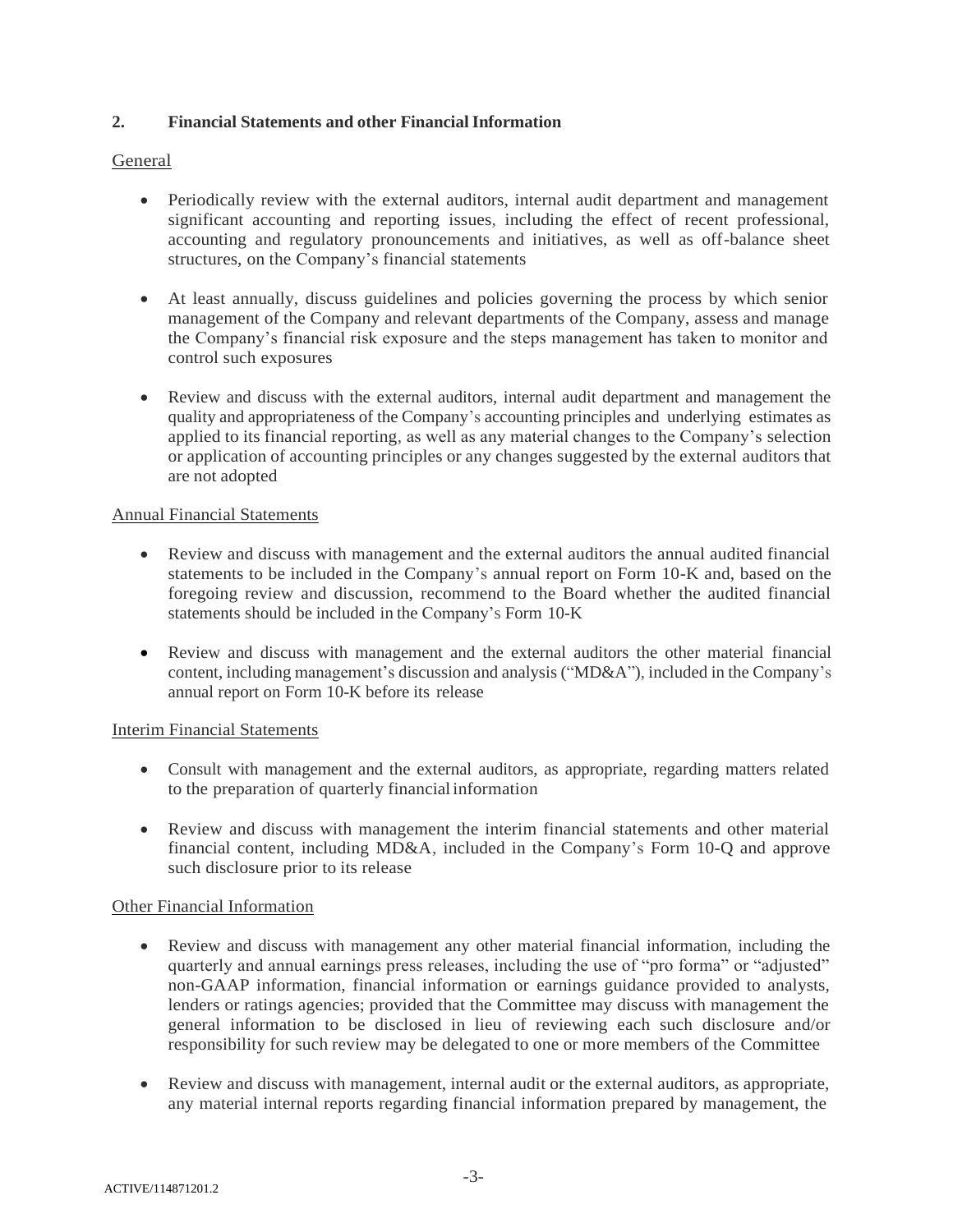internal auditors or the external auditors

• Discuss with management and the external auditors any correspondence with regulators or governmental agencies and any employee complaints or published reports which raise material issues regarding the Company's financial statements or accounting policies

#### **3. Compliance with Laws and Regulations**

- Periodically obtain updates from management, legal counsel, and the Company's tax experts regarding compliance with applicable laws and regulations
- Periodically receive updates from management regarding the findings of any examinations by regulatory agencies, such as the SEC, that may have a material impact on the financial statements
- Discuss with the Company's general counsel and/or outside legal counsel legal matters that may have a material impact on the Company's financial statements or compliance policies

### **4. External Audit**

- Appoint, retain and, as appropriate, terminate the Company's external auditors, in the Committee's sole discretion; the external auditors shall report directly and be accountable to the **Committee**
- At least annually, review the results of the shareholder vote, if any, from the last annual meeting regarding the ratification of the external auditors
- Approve, in its sole discretion, the compensation to be paid to the external auditors
- Oversee the work of the external auditors, including resolution of disagreements between management and the external auditors regarding financial reporting
- Pre-approve (which pre-approval may be pursuant to pre-approval policies and procedures established by the Committee) all audit services and permitted non-audit services (including the fees and terms thereof) to be performed for the Company by its external auditors, subject to the de minimis exceptions for non-audit services described in Section  $10A(i)(l)(B)$  of the Exchange Act; provided that the Committee may delegate authority to grant pre-approvals of audit and permitted non-audit services to one or more of its members who are independent directors, provided that decisions of such member or members to grant pre-approvals shall be presented to the full Committee at its next scheduled meeting
- Meet with the external auditors prior to the audit and review the external auditors' proposed audit scope, staffing and approach, including the terms of the audit engagement, the objective of the audit, the experience and qualifications of the senior members of the external auditors' teamand the responsibilities of the external auditors and management
- Ensure the receipt of formal written reports from the external auditors regarding (1) the external auditors' internal quality-control procedures, (2) any material issues raised by the most recent internal quality-control review, peer review or Public Company Accounting Oversight Board review or inspection of the firm, or by any inquiry or investigation by governmental or professional authorities within the preceding five years respecting one or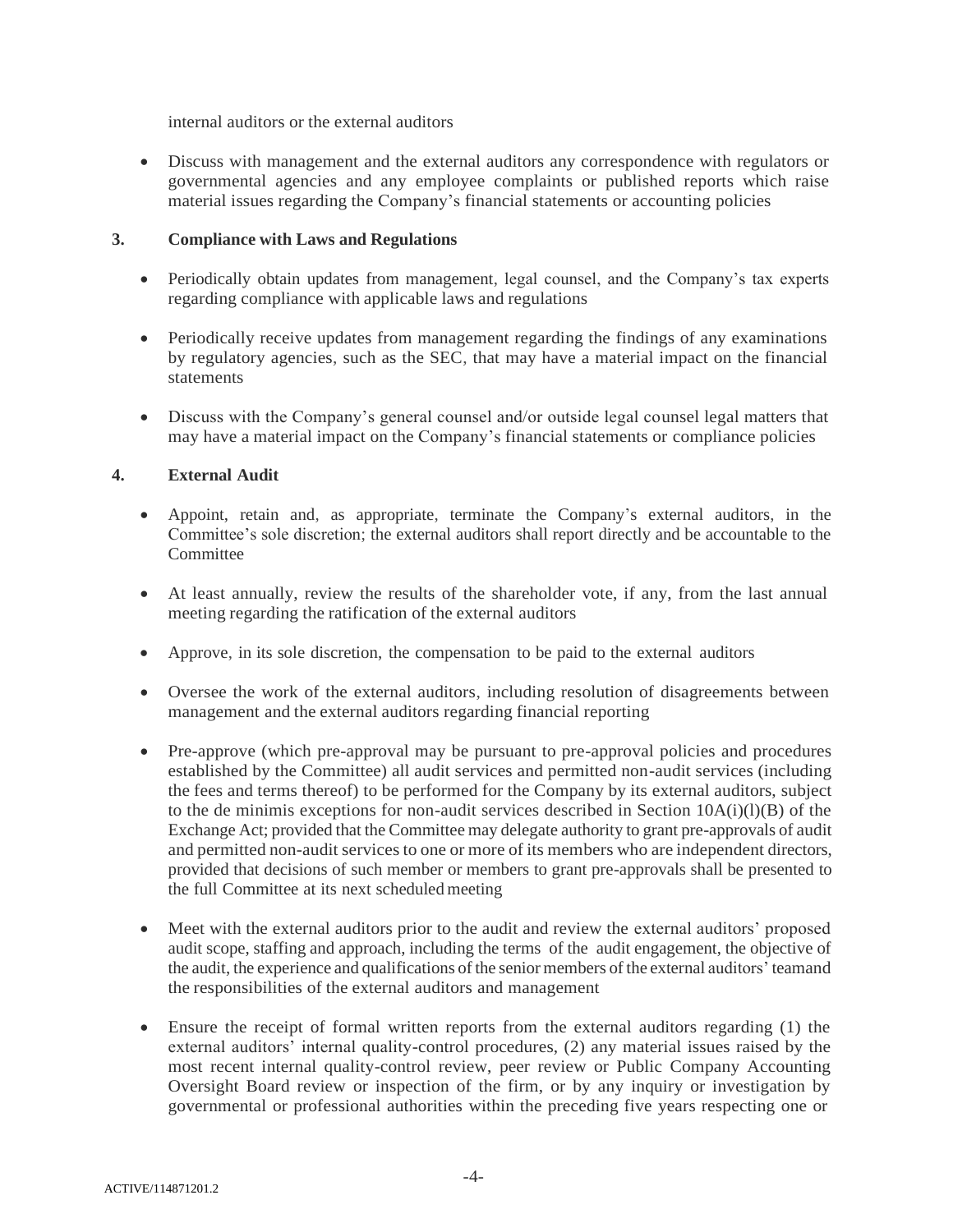more independent audits carried out by the firm, (3) any steps taken to deal with any such issues, and (4) the external auditors' independence and delineating all relationships between the external auditors and the Company, consistent with the Public Company Accounting Oversight Board's rules, and actively discuss such reports with the auditors, including with respect to any disclosed relationships or services that may impact the objectivity and independence of the auditors

- Evaluate the qualifications, performance and independence of the external auditors, including considering whether the external auditors' quality controls are adequate and the provision of nonaudit services is compatible with maintaining the external auditors' independence, and takinginto account the opinions of management and the personnel responsible for the internal audit function; it is the responsibility of the Committee to present its conclusions to the Board and to take such action as may be necessary to ensure the independence of the external auditors
- Ensure the rotation of the lead (or coordinating) audit partner having primary responsibility for the audit and the audit partner responsible for reviewing the audit, as required by law
- Periodically consider whether, in order to assure continuing auditor independence, it is appropriate to adopt a policy of rotating the independent audit firm on a regular basis
- Set clear policies that are consistent with applicable laws and regulations for the hiring by the Company of employees or former employees of the external auditors who participated in any capacity in the audit of the Company
- Discuss with the external auditors the matters required to be discussed by the Public Company Accounting Oversight Board's auditing standard(s) relating to communications with audit committees, including matters related to the appointment and retention of the external auditors, the overall audit strategy, the results of the audit, the adoption of, or changes to, the Company's significant auditing and accounting principles and practices as suggested by the external auditors, any internal auditors or management, any difficulties encountered in the course of the audit work, any restrictions on the scope of activities or access to requested information, any significant disagreements with management, including any accounting adjustments that were noted or proposed by the external auditors but were "passed" (as being immaterial or otherwise), and any violations or possible violations of laws or regulations
- Review and discuss reports from the external auditors on:
	- o All critical accounting policies and practices to be used
	- o All alternative treatments of financial information within GAAP that have been discussed with management, ramifications of the use of such alternative disclosures and treatments, and the treatment preferred by the external auditors
	- o Other material written communications between the external auditors and management, such as any management letter or schedule of unadjusted differences

### **5. Internal Audit Function**

• Discuss with the external auditors the responsibilities, budget and staffing of the internal audit function and any recommended changes in the planned scope of the internal audit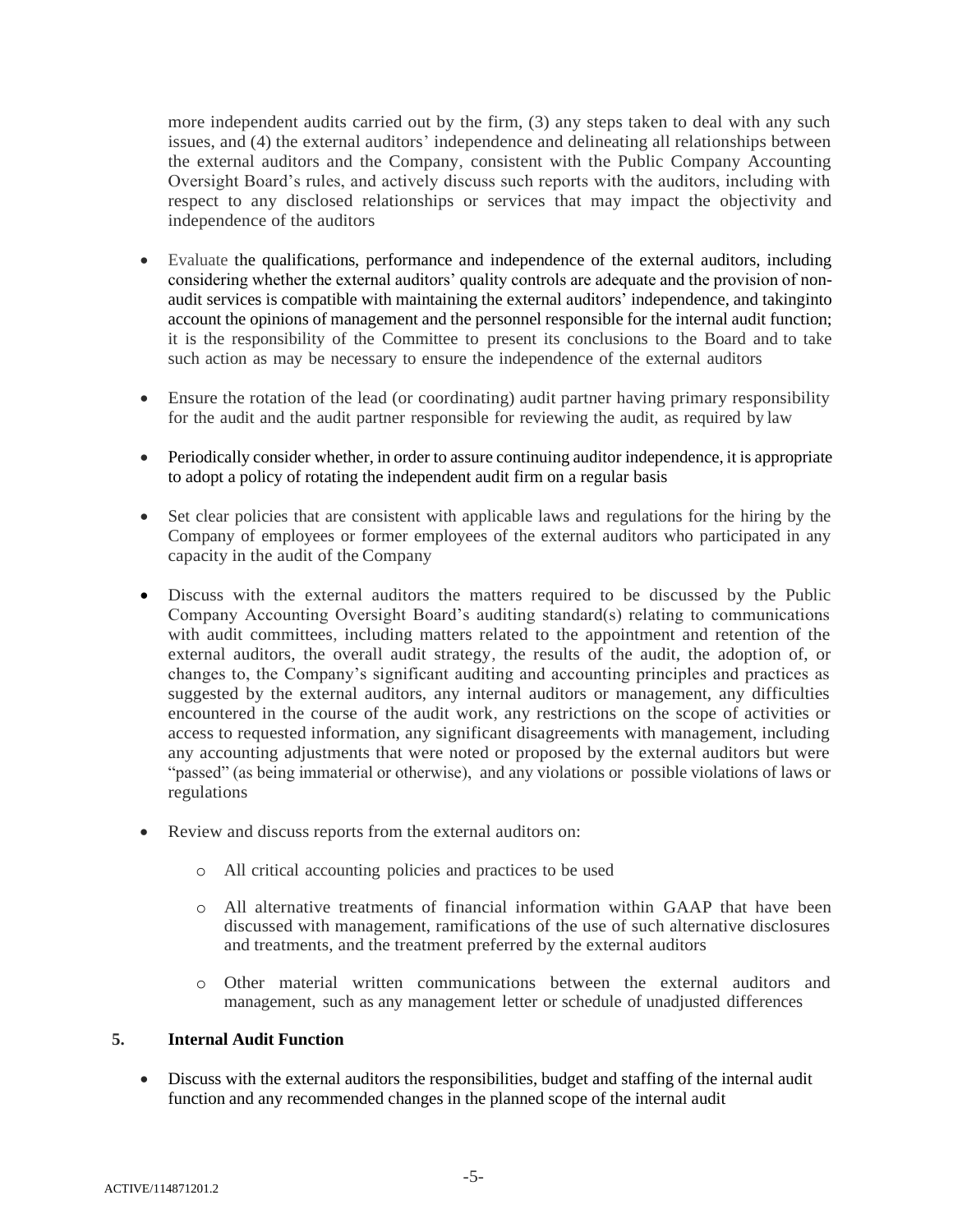• Review with the Board the performance of the Company's internal audit function

# **6. Other Responsibilities**

- Establish procedures for the receipt, retention and treatment of complaints received by the Company regarding accounting, internal accounting controls or auditing matters, and the confidential, anonymous submission by employees of the Company of concerns regarding questionable accounting or auditing matters
- Review and approve all related-party transactions, as required by the Company's Statement of Policy and Procedures with Respect to Related Person Transactions
- E. Reviewing with management and the independent auditors any required Environmental, Social, and Governance (ESG) disclosures included within the Company's SEC filings, including human capital disclosures required by Item 101(c) of Regulation S-K, and the adequacy and effectiveness of applicable internal controls related to such disclosures.
	- Oversee the interpretation and enforcement of the Company's Code of Ethics for Senior Financial Officers
	- Review with Management the company's processes and procedures for ensuring compliance with the FCPA and all applicable Export Control regulations
	- Prepare, with the assistance of counsel if appropriate, the report required by the rules and regulations of the SEC to be included in the Company's annual proxy statement
	- From time to time, if the Committee determines it to be necessary or appropriate, conduct such reviews, investigations and surveys as the Committee may consider necessary or appropriate in the exercise of its duties and responsibilities
	- Annually review the Committee's own performance
	- Perform such other duties as the Board may from time to time delegate to the Committee

### **F. Unrestricted Committee Communications; Resources.**

The Committee shall have unrestricted lines of communication with the Company's chief executive officer, chief financial officer, independent auditors, and outside legal counsel at all times. The Committee shall have the authority, to the extent it deems necessary or appropriate and without seeking Board approval, to retain independent legal, accounting or other advisors. The Company shall provide for appropriate funding, as determined in the sole discretion of the Committee, for payment of compensation to the external auditors for the purpose of rendering or issuing an audit report or performing related services and to any advisors retained by the Committee. The Company shall also provide appropriate funding, as determined by the Committee, for ordinary administrative expenses incurred by the Committee in carrying out its duties.

### **G. Risk Assessment and Management.**

While acknowledging the responsibility of the Full Board for the oversight and management of the Company's Enterprise Risk Management process, the Committee shall review the process by which the Company's exposure to financial, accounting and financial statement risk is assessed and managed by management, and in doing so may consider the Company's financial, operational, privacy, security,